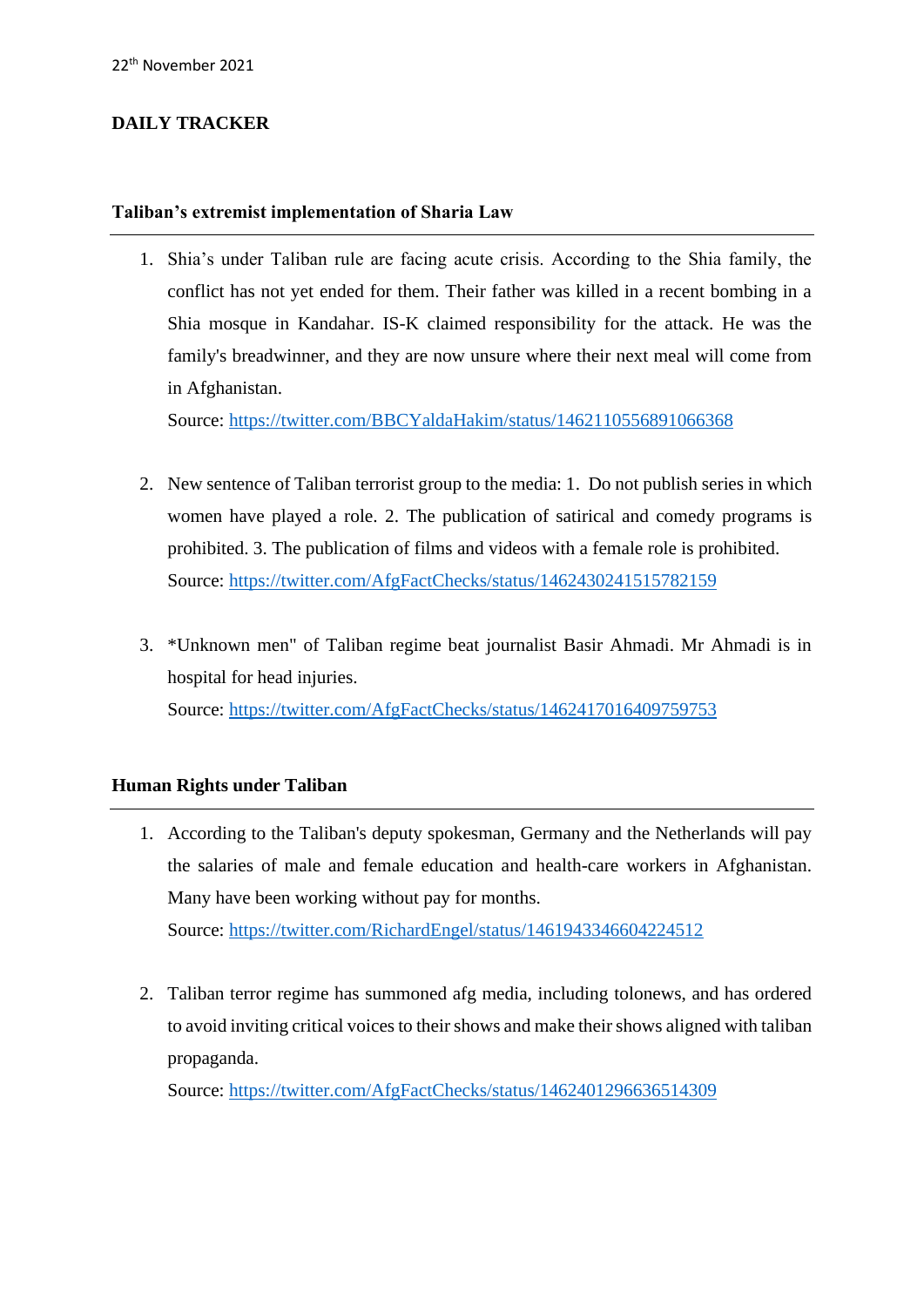- 3. In Daikundi province, Hazara people are still being forcibly displaced from their land and homes. Fears of famine among individuals, particularly for forcibly relocated families, as the Taliban prohibits reportage on Hazara ethnic cleansing. Source: <https://twitter.com/AfgFactChecks/status/1462385745088421888>
- 4. Two Taliban terror regime officials (Z. Mujahid and their self-proclaimed minister of vice prevention) have threatened the media with repercussions if they continue to allow access to voices critical of the Taliban, such as professor Jalali. Source: <https://twitter.com/AfgFactChecks/status/1462378133638848513>
- 5. A female teacher in Afghanistan, who lost her job after the Taliban takeover, now polishing shoes & weeping. Source: <https://twitter.com/MrDawodZai/status/1462067812466372609>
- 6. In Sarkh Kotel, Cheshmeh Sher, the Taliban completely destroyed this village, set homes on fire, and ordered residents to flee the area; after the residents were unable to provide food and supplies to the Taliban forces, the residents were forced to flee. Source:<https://twitter.com/S7RZ/status/1462022708338831361>

## **Current Situation**

1. Professor Faizullah Jalal, who yesterday harshly blasted Taliban terrorists, was assassinated just seconds ago. Several bullets were alleged to have struck his automobile, but he was unharmed.

Source: <https://twitter.com/FrenkieMark/status/1462161747352162311>

2. Afghan women's youth development soccer squad members landed in the United Kingdom early Thursday after being flown in from Pakistan with the help of a New York rabbi, Premier League club Leeds United, and Kim Kardashian West. A jet hired by the reality star landed at Stansted Airport near London, carrying more than 30 adolescent participants and their families, totaling roughly 130 people. Before beginning their new life in Britain, the players would be quarantined for ten days due to the coronavirus.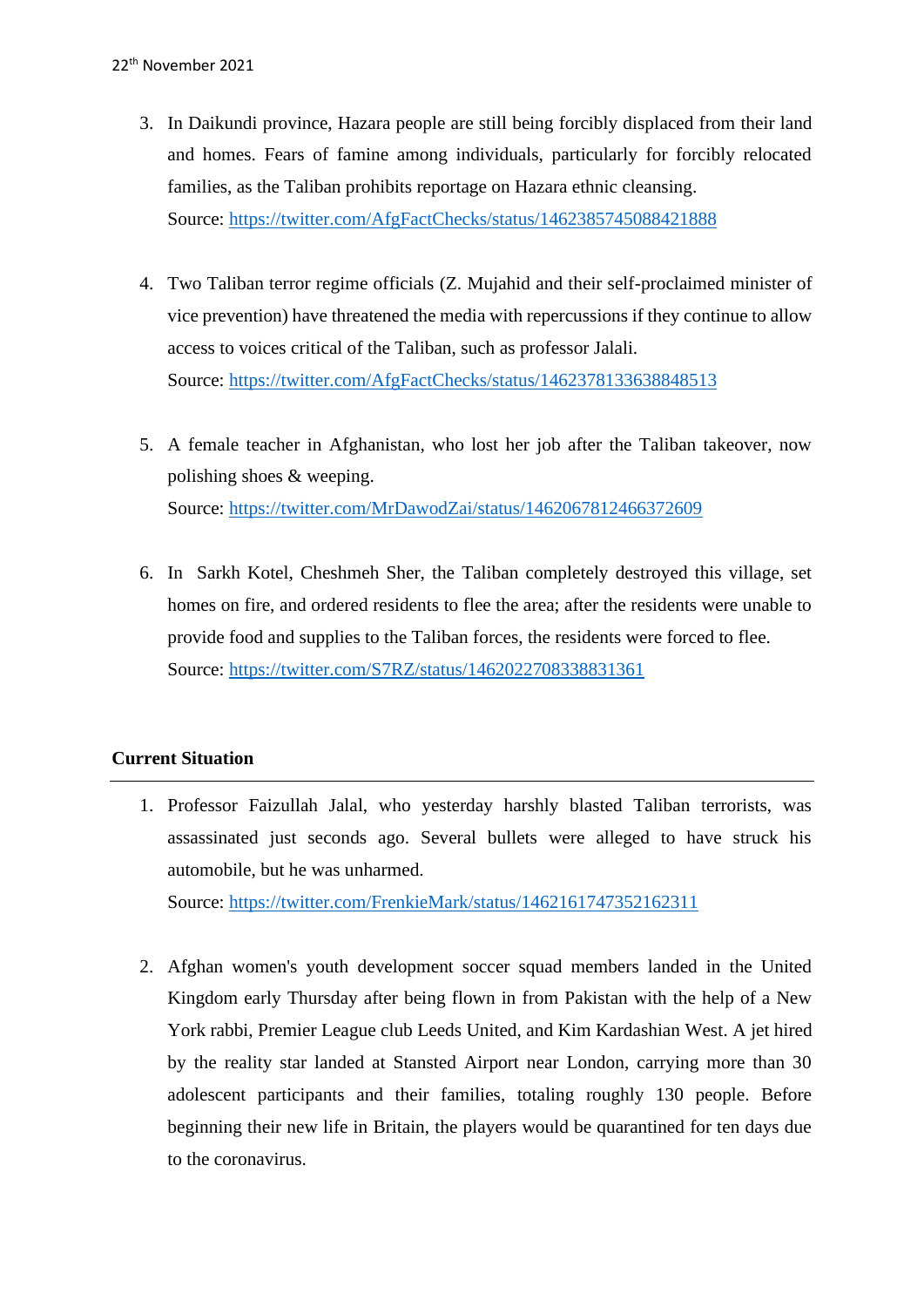Source: [https://www.espn.in/football/leeds-united/story/4523900/kim-kardashian](https://www.espn.in/football/leeds-united/story/4523900/kim-kardashian-west-helps-fly-afghanistan-womens-team-to-safety-in-london)[west-helps-fly-afghanistan-womens-team-to-safety-in-london](https://www.espn.in/football/leeds-united/story/4523900/kim-kardashian-west-helps-fly-afghanistan-womens-team-to-safety-in-london)

3. US Secretary of State Antony J. Blinken reclassified Pakistan as a country of particular concern (CPC) for breaching religious freedom, as well as reclassifying the Taliban as a particular concern entity.

Source: [https://www.dawn.com/news/1658739/pakistan-taliban-violators-of-religious](https://www.dawn.com/news/1658739/pakistan-taliban-violators-of-religious-freedom-us)[freedom-us](https://www.dawn.com/news/1658739/pakistan-taliban-violators-of-religious-freedom-us)

4. A Message from an Afghan Student to the World's Rich Countries and Leaders: We're collecting plastic bags and sticks to provide food for ourselves and our families while you celebrate International Children's Day. Source: <https://twitter.com/ziaryaad/status/1462286807975043072>

5. UN Afghanistan chief touches a fundamental issue in her UNSC briefing that "the

Taliban must decide on whether to govern according to the needs and the rights of the diverse Afghan population, or whether to rule on the basis of a narrow ideology and an even narrower ethnic base."

Source: <https://twitter.com/LNajafizada/status/1461159062448525314>

6. According to the Taliban's purging commission, eliminating some groups, particularly those sympathetic to resistance (he refers to Hazara, Tajik, and Uzbek), is a priority for the terror regime's survival. Terrorists in the Taliban do not place a high premium on preventing starvation.

Source:<https://twitter.com/AfgFactChecks/status/1462097280593539078>

- 7. Kabul residents say that the price of food and fuel has risen in recent years, with a bag of flour costing 1,700 Afs (about \$18 dollars) and now costing 2,400 Afs (\$27 dollars). Source:<https://twitter.com/PaykMedia/status/1462286856574230538>
- 8. "The city of Jalalabad's airstrip is equipped to receive both internal and foreign flights... The Islamic Republic of Iran will shortly send humanitarian relief through the Jalalabad airfield, according to the authorities "According to the statement. All technical and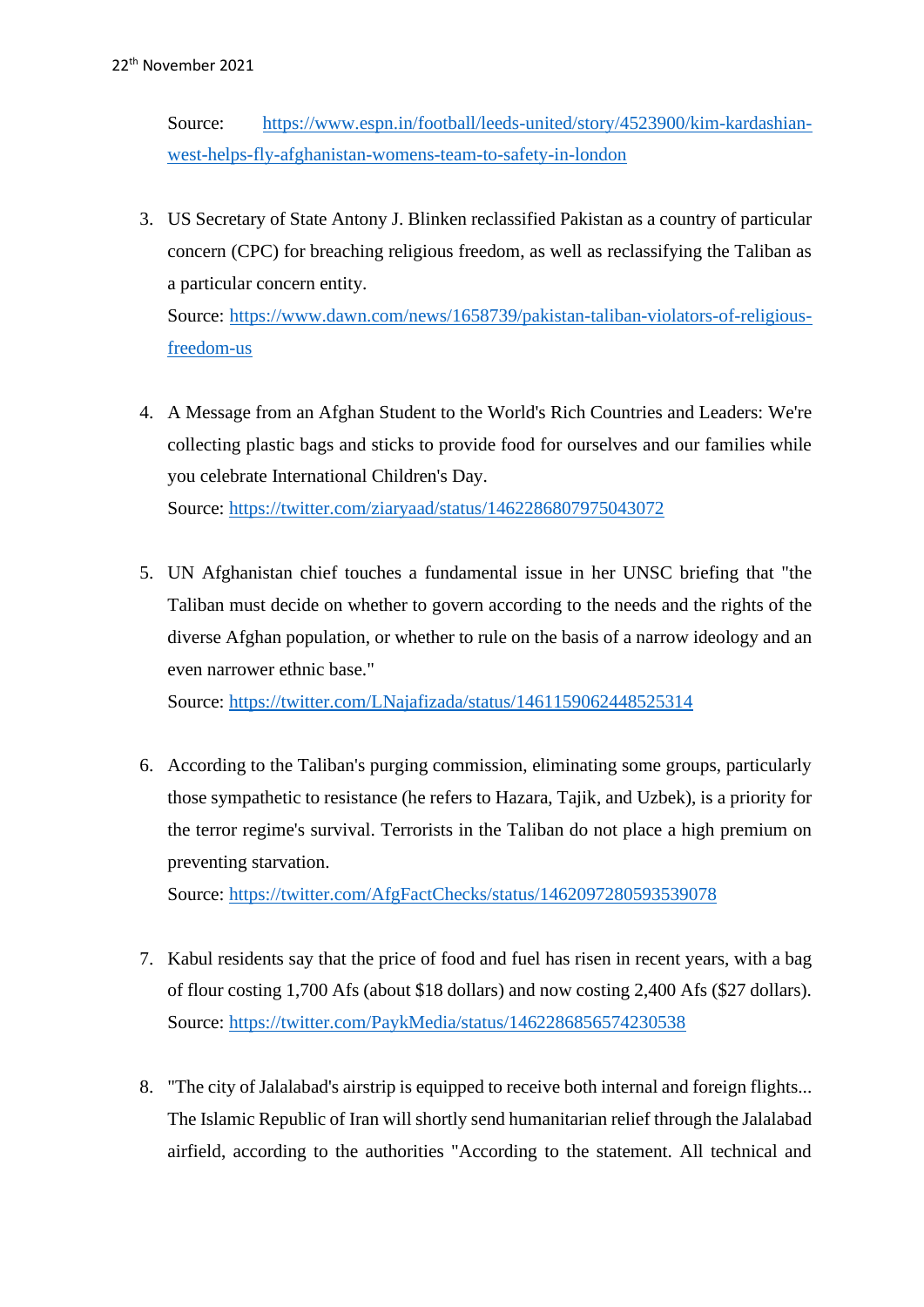security difficulties that were preventing the airfield's operation have been rectified, according to the governor's office.

Source: [https://www.indiablooms.com/world-details/SA/32248/airfield-in](https://www.indiablooms.com/world-details/SA/32248/airfield-in-afghanistan-s-jalalabad-ready-to-receive-humanitarian-aid-from-iran-governor.html)[afghanistan-s-jalalabad-ready-to-receive-humanitarian-aid-from-iran-governor.html](https://www.indiablooms.com/world-details/SA/32248/airfield-in-afghanistan-s-jalalabad-ready-to-receive-humanitarian-aid-from-iran-governor.html)

- 9. Taliban's persecution of Shiites in Afghanistan continues; here in Sarkh Kotel, Cheshmeh Sher, the Taliban completely destroyed this village, set homes on fire, and ordered residents to flee the area; after the residents were unable to provide food and supplies to the Taliban forces, the residents were forced to flee. Source:<https://twitter.com/S7RZ/status/1462022708338831361>
- 10. Iran and Afghanistan have set up committees to increase cooperation between the two countries in various sectors such as agriculture, railways, trade etc. the committees were established during the visit of Iran's special envoy to Afghanistan. Source: [https://www.aninews.in/news/world/asia/afghanistan-iran-form-joint](https://www.aninews.in/news/world/asia/afghanistan-iran-form-joint-committees-to-strengthen-ties-ramp-up-economic-growth20211119193705)[committees-to-strengthen-ties-ramp-up-economic-growth20211119193705](https://www.aninews.in/news/world/asia/afghanistan-iran-form-joint-committees-to-strengthen-ties-ramp-up-economic-growth20211119193705)
- 11. Ahmad Wali Massoud: The Resistance Front has nuclear weapons in all provinces of Afghanistan and will expand its activities in the near future. Source: <https://twitter.com/KarimAmini1/status/1461965964837326848>
- 12. Mansoor Ahmad Khan, Pakistan's ambassador to Afghanistan, justified Pakistan's active involvement with the Taliban leadership in Kabul on topics of "inclusivity, counter-terrorism, human rights, and averting humanitarian disasters." Ambassador Khan made the comments in an interview with Dawn.com a few days after a high-level Afghan delegation conducted a three-day visit to Islamabad, the first by Taliban ministers and senior officials since the Taliban took control of Kabul in mid-August. Source:

[https://www.dawn.com/news/1659397?utm\\_source=dlvr.it&utm\\_medium=twitter](https://www.dawn.com/news/1659397?utm_source=dlvr.it&utm_medium=twitter)

13. Taliban officials in Herat claimed detention of several people for various criminal charges including selling alcohol. Source: <https://twitter.com/Natsecjeff/status/1462455983830188035>